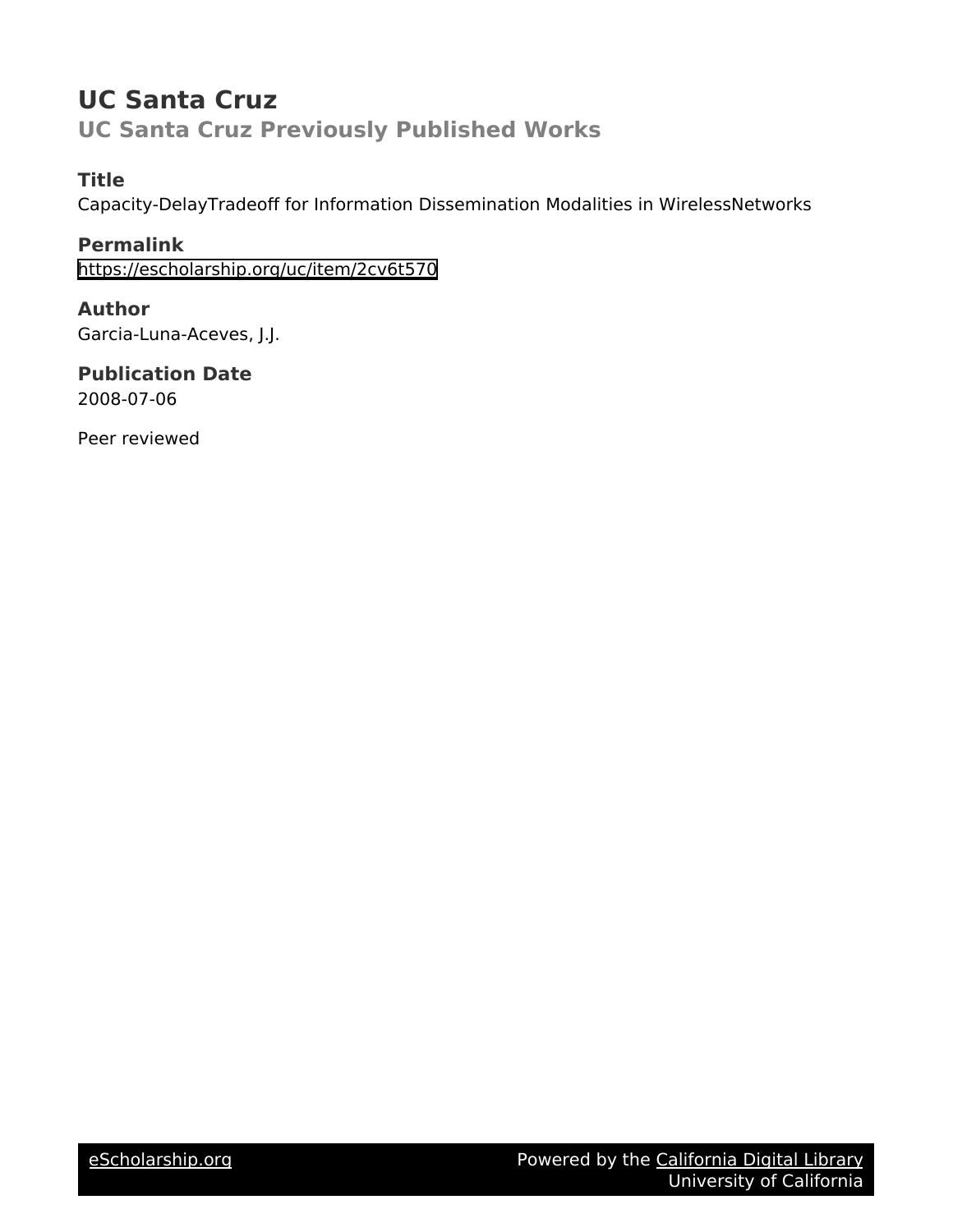# Capacity-Delay Tradeoff for Information Dissemination Modalities in Wireless Networks

Zheng Wang†, Hamid R. Sadjadpour†, J.J. Garcia-Luna-Aceves‡ Department of Electrical Engineering<sup>†</sup> and Computer Engineering<sup>†</sup> University of California, Santa Cruz, 1156 High Street, Santa Cruz, CA 95064, USA ‡ Palo Alto Research Center (PARC), 3333 Coyote Hill Road, Palo Alto, CA 94304, USA Email:{wzgold, hamid, jj}@soe.ucsc.edu

*Abstract*—This paper presents the first comprehensive capacity-delay tradeoff study for random wireless ad hoc networks under all information dissemination modalities (unicast, multicast, broadcast, anycast) when nodes operate either with multi-packet reception (MPR) or single-packet reception (SPR) capabilities.

Our results demonstrate that for unicast, increasing capacity requires additional delay for SPR similar to the results in [1] while MPR incurs no penalty, i.e., we can increase capacity and decrease delay simultaneously for MPR. For multicast, there is no tradeoff for both SPR and MPR. However, similar tradeoff can be observed for broadcast when MPR is used while there is no tradeoff with SPR.

#### I. INTRODUCTION

The seminal work by Gupta and Kumar [2] on the scaling laws of wireless ad hoc networks for unicast with multihop communication demonstrate that when nodes only receive a single packet (SPR), the capacity decreases as the number of nodes in the network increases. As a result, many research activities focused on improving this capacity for unicast [3], [4]. Furthermore, there are many contributions in computing the scaling laws in wireless ad hoc networks for multicast [5] and broadcast [6]. Our first contribution focuses in developing a unifying approach to compute different information dissemination modalities (unicast, multicast, broadcast, anycast) for multi-packet reception (MPR) technique based on the results of point-to-point single-packet reception (SPR) technique derived in [7].

Another important area of research is related to the capacitydelay tradeoff study [1] in wireless ad hoc networks. However, there is no contribution in literature to study this tradeoff for all kinds of communications. Our next contribution in this paper relates to introducing the first tradeoff study between capacity and delay for different information dissemination modalities and when nodes are endowed with SPR or MPR capabilities.

Multi-packet reception (MPR) is a cooperative technique [8] that allows multiple nodes to transmit their packets simultaneously to the same receiver node, which can in turn decode all such packets successfully. There are many ways for transmission cooperation such as multiuser detection (MUD), directional antennas, or multiple input multiple output (MIMO) techniques. MPR has been shown to increase the capacity regions of ad hoc networks, and recently Garcia-Luna-Aceves et al. [4] have shown that the order capacity of ad hoc networks subject to multi-pair unicast traffic is increased with MPR. However, no capacity results have been reported on the benefits of MPR in networks subject to other classes of information dissemination.

The paper is organized as follows. Section II describes the assumptions and definitions that we use throughout the paper. In Section III, we compute a tight bound for the capacity of wireless ad hoc networks with MPR. Section IV describes the delay computation together with capacity-delay tradeoff for all information dissemination modalities when nodes are endowed with MPR or SPR. In Section V, we discuss the results derived earlier and their implications.

#### II. NETWORK MODEL AND PRELIMINARIES

Our capacity analysis is based on the protocol model for dense networks introduced by Gupta and Kumar [2]. The case of what we call SPR corresponds to the original protocol model, and we make an extension to account for MPR capability at the receivers.

*Definition 2.1: The Protocol Model for SPR:* All nodes use a common transmission range  $r(n)$  for all their communications. The network area is assumed to be a unit square area. Node  $X_i$  can successfully transmit to node  $X_j$  if for any node  $X_k, k \neq i$ , that transmits at the same time as  $X_i$ , then  $|X_i - X_j| \leq r(n)$  and  $|X_i - X_j| \geq (1 + \Delta)r(n)$  $|X_i - X_j| \le r(n)$  and  $|X_k - X_j| \ge (1 + \Delta)r(n)$ .

In wireless networks with MPR capability, the protocol model assumption allows simultaneous decoding of packets for all nodes as long as they are within a radius of  $R(n)$  from the receiver and all other transmitting nodes have a distance larger than  $(1 + \Delta)R(n)$ . The difference is that we allow the receiver node to receive multiple packets from different nodes within its disk of radius  $R(n)$  simultaneously [4]. Note that  $r(n)$  in Gupta and Kumar's model is a random variable while  $R(n)$  in MPR is a predefined value which depends on the complexity of receivers. We assume that nodes cannot transmit and receive at the same time, which is equivalent to half duplex communications [2]. The data rate for each transmitter-receiver pair is a constant value of  $W$ bits/second and does not depend on  $n$ . Given that  $W$  does not change the order capacity of the network, we normalize its value to one. The relationship between receiver range of MPR throughout this paper and transmission range in [2] is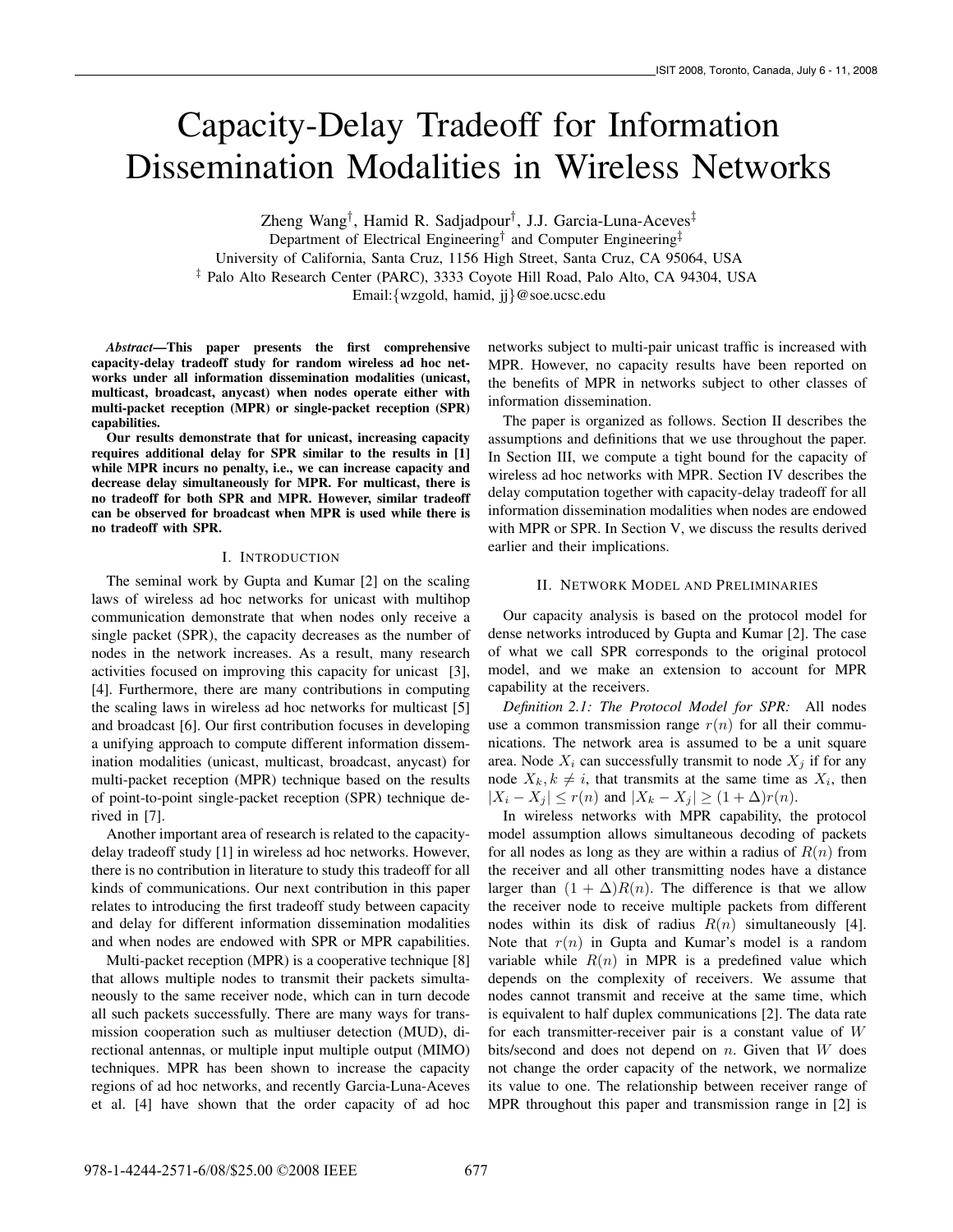defined as  $R(n) = r(n) \ge \Theta\left(\sqrt{\frac{\log n}{n}}\right)$  to guarantee the connectivity criterion [2].

*Definition 2.2:*  $(n, m, k)$ -cast tree: An  $(n, m, k)$ -cast tree is a set of nodes that connects a source node of an  $(n, m, k)$ cast with all its intended  $k$  receivers out of  $m$  choices  $(k \leq m \leq n)$ , in order for the source to send information to  $k$  of those receivers. By this definition, it can be seen that  $(n, 1, 1)$ ,  $(n, m, m)$ ,  $(n, n, n)$ , and  $(n, m, k)$  are unicast, multicast, broadcast, and anycast respectively.

*Definition 2.3: Feasible throughput capacity of* (n, m, k) *cast:* In a wireless ad hoc network of n nodes in which each source node transmits its packets to  $k$  out of  $m$  destinations, a throughput of  $\lambda_{m,k}(n)$  bits per second for each node is feasible if there is a spatial and temporal scheme for scheduling transmissions, such that by operating the network in a multihop fashion and buffering at intermediate nodes when awaiting transmission, every node can send  $\lambda_{m,k}(n)$  bits per second on average to its  $k$  out of its  $m$  chosen destination nodes. That is, there is a  $T < \infty$  such that in every time interval  $[(i - 1)T, iT]$  every node can send  $T\lambda_{m,k}(n)$  bits to its corresponding destination nodes.

*Definition 2.4: Order of throughput capacity:*  $C_{m,k}(n)$  is said to be of order  $\Theta(f(n))$  bits per second if there exist deterministic positive constants  $c$  and  $c'$  such that

$$
\begin{cases}\n\lim_{n \to \infty} \text{Prob } (C_{m,k}(n) = cf(n) \text{ is feasible}) = 1 \\
\lim_{n \to \infty} \text{Prob } (C_{m,k}(n) = c' f(n) \text{ is feasible}) < 1.\n\end{cases} \tag{1}
$$

Keshavarz et al. [6] used Maximum Independent Set  $MIS(\Delta, r(n))$  to describe the maximum number of simultaneous transmitters and Minimum Connected Dominating Set  $MCDS(r(n))$  for computing the minimum rebroadcasting times required to reach the destinations in a network when nodes use SPR and broadcasting. For the same purpose and to account for the use of MPR and  $(n, m, k)$ -cast, we define the Maximum MPR Independent Set  $(MMIS(\Delta, R(n)))$  and the Minimum Euclidean  $(n, m, k)$ -cast Tree  $(MEMKT(R(n)))$ definitions.

#### *Definition 2.5: Maximum MPR Independent Set*

 $(MMIS(\Delta, R(n)))$ : An MPR independent set is a set of nodes in a graph G that contains one receiver node and all (transmitting) nodes within a distance of  $R(n)$  from this receiver node. A Maximum MPR Independent Set  $(MMIS(\Delta, R(n)))$ consists of the maximum number of MPR sets that simultaneously transmit their packets while MPR protocol model is satisfied for all these MPR sets. If we add any transmitter node from G to MMIS $(\Delta, R(n))$ , there is at least one MPR set that violates the MPR protocol model.

*Definition 2.6: Minimum Euclidean* (n, m, k)*-cast Tree*  $(MEMKT(R(n)))$ : The MEMKT $(R(n))$  is an  $(n, m, k)$ -cast tree in which the  $k$  destinations out of  $m$  nodes receive information from the source and this  $(n, m, k)$ -cast tree has the minimum total Euclidean distance. For example, when  $k = m$ ,  $MEMKT(R(n))$  denotes the minimum Euclidean multicast tree,  $(MEMT(R(n)))$ , that is defined in graph theory.

Following the assumption in [1], [2], we assume that the packet size is small enough so that the packet delay is essentially equal to the number of hops taken by the packet.

*Definition 2.7: Delay in* (n, m, k)*-cast communication* In  $(n, m, k)$ -cast, the delay of a packet in a network is the time it takes the packet to reach *every* destination after it leaves the source. We do not take queuing delay at the source into account, since our interest is in the network delay. The average packet delay for a network with n nodes  $D_{m,k}(n)$ , is obtained by averaging over all packets, all source-destination pairs, and all random network configurations.

For the rest of this paper,  $||T||$  denotes the total Euclidean distance of a tree  $T$ ;  $\#T$  is used to denote the total number of vertices (nodes) in a tree T; and  $||T||$  is used for the statistical average of the total Euclidean distance of a tree.

#### III. THE CAPACITY OF  $(n, m, k)$ -CAST WITH MPR

#### *A. Upper Bound*

The following Lemma provides an upper bound in terms of the ratio of the size of MMIS( $\Delta$ ,  $R(n)$ ) to the size of MEMKT( $R(n)$ ). Essentially,  $\#MEMKT(R(n))$  equals the minimum number of transmissions required to  $(n, m, k)$ -cast a packet to k destinations out of m, and  $\#\text{MMIS}(\Delta, R(n))$ represents the maximum number of successful simultaneous transmissions when MPR is used. The proof is similar to [7] and because of page limitation, it is not provided here.

*Lemma 3.1:* The per-node throughput capacity of  $(n, m, k)$ cast with MPR is given by  $O\left(\frac{1}{n} \times \frac{\overline{\#MMIS}(\Delta, R(n))}{\overline{\#MEMKT(R(n))}}\right)$ .

We next compute the upper bound of  $\#MMIS(\Delta, R(n))$ and the lower bound of  $\#MEMKT(R(n))$ . To compute the lower bound for  $\#MEMKT(R(n))$ , we find the relationship between  $\#MEMKT(R(n))$  and the total length of Euclidean Minimum Spanning Tree (EMST), *EMST Recause* of space limitation, the proof of this Lemma is omitted and similar proof can be found in [7].

*Lemma 3.2:* In  $(n, m, k)$ -cast applications, the average number of nodes in MEMKT $(R(n))$  has the following lower bound as

$$
\overline{\text{HMEMKT}(R(n))} \geq \begin{cases} \Theta\left(k(\sqrt{m}R(n))^{-1}\right) & \text{for } m \leq \Theta(m_b) \\ \Theta\left(k\right) & \text{for } k \leq \Theta(m_b) < m \\ \Theta\left(R^{-2}(n)\right) & \text{for } \Theta(m_b) < k \leq m \end{cases},
$$
\n
$$
\tag{2}
$$

where  $m_b = R^{-2}(n)$ .

Combining Lemmas 3.1, 3.2, and the obvious observation that  $\#\text{MMIS}(\Delta, R(n)) \leq \Theta(n)$ , we can compute the upper bound capacity of  $(n, m, k)$ -cast with MPR in the following theorem.

*Theorem 3.3:* In dense random wireless ad hoc networks with MPR, the upper bound per-node throughput capacity of  $(n, m, k)$ -cast is

$$
C_{m,k}(n) = \begin{cases} O\left(k^{-1}\sqrt{m}R(n)\right) & \text{for } m \leq \Theta(m_b) \\ O\left(k^{-1}\right) & \text{for } k \leq \Theta(m_b) < m \\ O\left(R^2(n)\right) & \text{for } \Theta(m_b) < k \leq m \end{cases}
$$
 (3)

where  $m_b = R^{-2}(n)$ .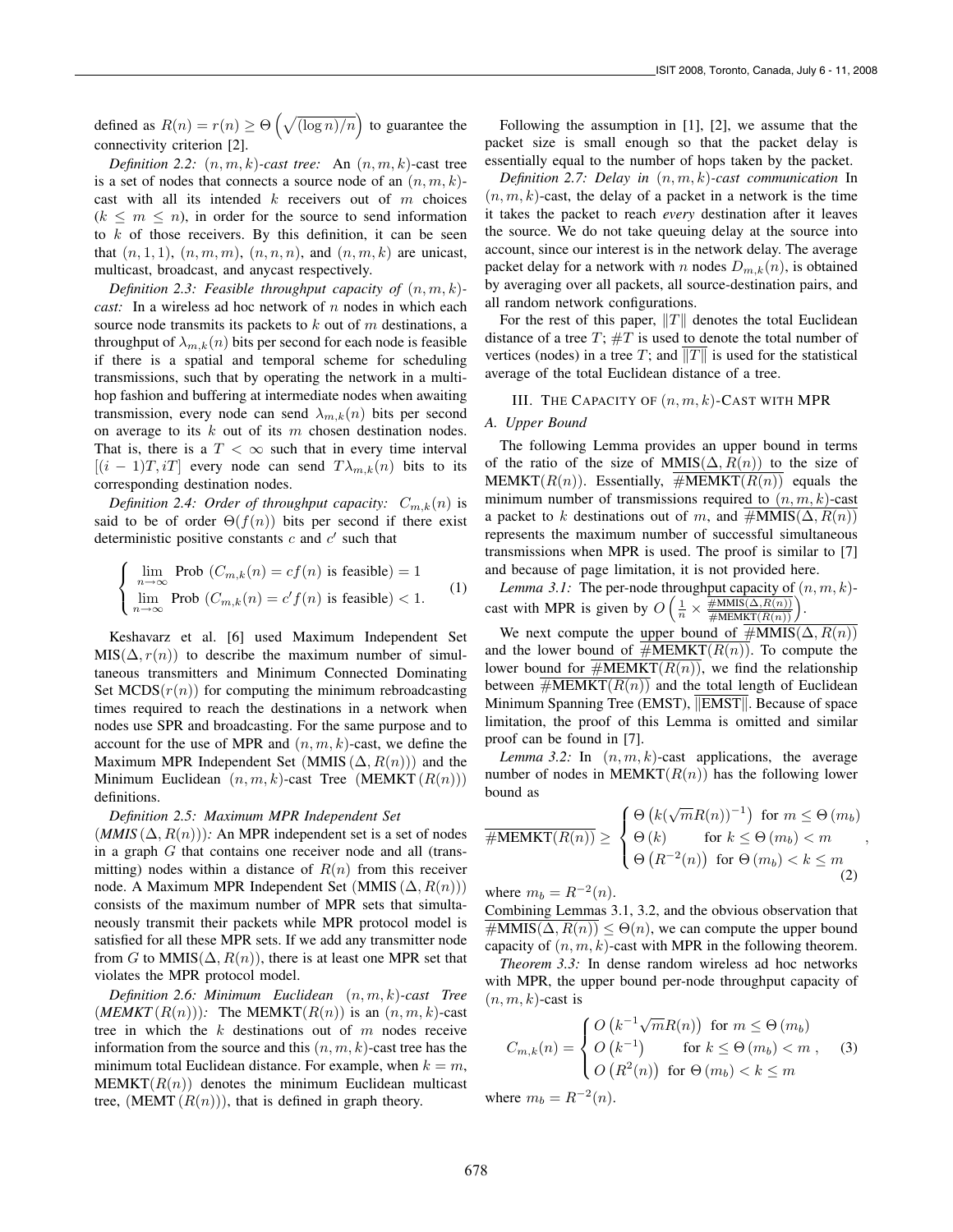#### *B. Lower Bound*

To derive an achievable lower bound, we use a TDMA scheme for random dense wireless ad hoc networks similar to the approach used in [9]. We first divide the network area into square cells which has been shown in Fig. 1. Under this condition, connectivity inside all cells is guaranteed and all nodes inside a cell are within communication range of each other. We build a cell graph over the cells that are occupied with at least one vertex (node). Two cells are connected if there exists a pair of nodes, one in each cell, that are less than or equal to  $R(n)$  distance apart. Because the whole network is connected when  $R(n) = r(n) \ge \Theta\left(\sqrt{\log n/n}\right)$ ,<br>it follows that the call graph is connected [0]. Let L range<br>out it follows that the cell graph is connected [9]. Let  $L$  represent the minimum number of cell separations in each group of cells that communicate simultaneously. The capacity reduction caused by the TDMA scheme is a constant factor and does not change the order capacity of the network.

Next we prove that, when  $n$  nodes are distributed uniformly over a unit square area, we have simultaneously at least 1  $\frac{1}{(LR(n)/\sqrt{2})^2}$  circular regions (see Fig. 1), each one containing  $\Theta(nR^2(n))$  nodes w.h.p..

*Lemma 3.4:* The circular area of radius  $R(n)$  corresponding to the receiver range of a receiver j contains  $\Theta(nR^2(n))$  nodes w.h.p., and is uniformly distributed for all values of j,  $1 \leq$  $j \leq \frac{1}{(LR(n)/\sqrt{2})^2}.$ 

*Proof:* From the Chernoff bound we used in [7], for any given  $0 < \delta < 1$ , we can find  $\theta > 0$  such that  $P[|N_j - E(N_j)| > \delta E(N_j)] < e^{-\theta E(N_j)}$ . Thus, we can con-<br>clude that the probability that the value of the random variable clude that the probability that the value of the random variable  $N_i$  deviates by an arbitrarily small constant value from the mean tends to zero as  $n \to \infty$ . This is a key step in showing that when all the events  $\int_{j=1}^{\frac{1}{(LR(n)/\sqrt{2})^2}} |N_j - E(N_j)| < \delta E(N_j)$ <br>occur simultaneously, then all  $N$ .'s converge uniformly to their occur simultaneously, then all  $N_i$ 's converge uniformly to their expected values. Utilizing the union bound and  $E(N_i)$  =  $\pi nR^2(n)$ , we arrive at

$$
\lim_{n \to \infty} P\left[\bigcap_{j=1}^{\frac{1}{(LR(n)/\sqrt{2})^2}} |N_j - E(N_j)| < \delta E(N_j)\right]
$$
  
\n
$$
\geq 1 - \lim_{n \to \infty} \frac{1}{(LR(n)/\sqrt{2})^2} e^{-\theta \pi n R^2(n)} \tag{4}
$$

Utilizing the connectivity criterion,  $\lim_{n\to\infty} \frac{e^{-\theta \pi n R^2(n)}}{R^2(n)} \to$ 0, which finishes the proof.

Define  $\#MEMKTC(R(n))$  as the total number of cells that contain all the nodes in an  $(n, m, k)$ -cast group. Next Lemma provides a tight bound for  $\overline{\#MEMKTC(R(n))}$ .

*Lemma 3.5:* The average number of cells covered by the nodes in MEMKTC $(R(n))$ , is tight bounded as follows:

$$
\overline{\text{HMEMKTC}(R(n))} = \begin{cases} \Theta\left(k\left(\sqrt{m}R(n)\right)^{-1}\right) & \text{for } m \leq \Theta(m) \\ \Theta\left(k\right) & \text{for } k \leq \Theta(m_b) < m \\ \Theta\left(R^{-2}(n)\right) & \text{for } \Theta(m_b) < k \leq m \end{cases} \tag{5}
$$



Fig. 1. Cell construction used to derive a lower bound on capacity

where  $m_b = R^{-2}(n)$ .<br>*Proof*: The

The proof for the tight bound of  $\#MEMKTC(R(n))$  is similar to the proof of tight bound for  $\#MEMTC(R(n))$  which can be found with details in [7]. *Theorem 3.6:* The achievable per node lower bound of the

 $(n, m, k)$ -cast throughput capacity with MPR is

$$
C_{m,k}(n) = \begin{cases} \Omega(k^{-1}\sqrt{m}R(n)) & \text{for } m \leq \Theta(m_b) \\ \Omega(k^{-1}) & \text{for } k \leq \Theta(m_b) < m , \\ \Omega(R^2(n)) & \text{for } \Theta(m_b) < k \leq m \end{cases}
$$
 (6)

where  $m_h = R^{-2}(n)$ .

*Proof:* There are  $(R(n)/$  $\sqrt{2}$ )<sup>-2</sup> cells in the unit square *Proof:* There are  $(R(n)/\sqrt{2})$  – cells in the unit square<br>network area and only  $(LR(n)/\sqrt{2})^{-2}$  of these cells<br>can communicate simultaneously because of the TDMA can communicate simultaneously because of the TDMA scheme that we described earlier. From the definition of  $\#MEMKTC(R(n))$ , it is clear that there are in the order of  $#MEMKTC(R(n))$  transmissions required in order to transfer a packet from source to all its destinations in any  $(n, m, k)$ -cast communication scheme. It is clear from Lemma 3.4 that for each of  $(LR(n)/\sqrt{2})^{-2}$  simultaneous transmitting cells, there are  $\Theta(\pi R^2(n)n)$  podes transmitting packets to their respected are  $\Theta(\pi R^2(n)n)$  nodes transmitting packets to their respected<br>receiver nodes using MPR. Since each one of  $(n, m, k)$ -cast receiver nodes using MPR. Since each one of  $(n, m, k)$ -cast group requires  $\#MEMKTC(R(n))$  transmissions, the total throughput capacity lower bound for the network is equal to  $\Omega(\frac{(R(n)/\sqrt{2})^{-2} \times (\pi R^2(n)n)}{\pi M E M K T C (R(n))})$ . If we divide this value by the to  $\frac{1}{2\epsilon}(\frac{1}{\epsilon} + \frac{1}{2\epsilon})$ . If we divide this value by the total number of nodes in the network, n, and substitute  $#MEMKTC(R(n))$  with the results from Lemma 3.5, then the theorem will be proved.

#### *C. Capacity with MPR and SPR*

for  $m \leq \Theta(m_b)$  Trom Theorems 5.5 and 5.0, we can provide the tight bound<br>throughput capacity for the  $(n, m, k)$ -cast when the node have<br> $(m_b) < m$ . MPR capability in dense random wireless ad hoc networks as From Theorems 3.3 and 3.6, we can provide the tight bound MPR capability in dense random wireless ad hoc networks as follows.

*Theorem 3.7:* The throughput capacity of  $(n, m, k)$ -cast in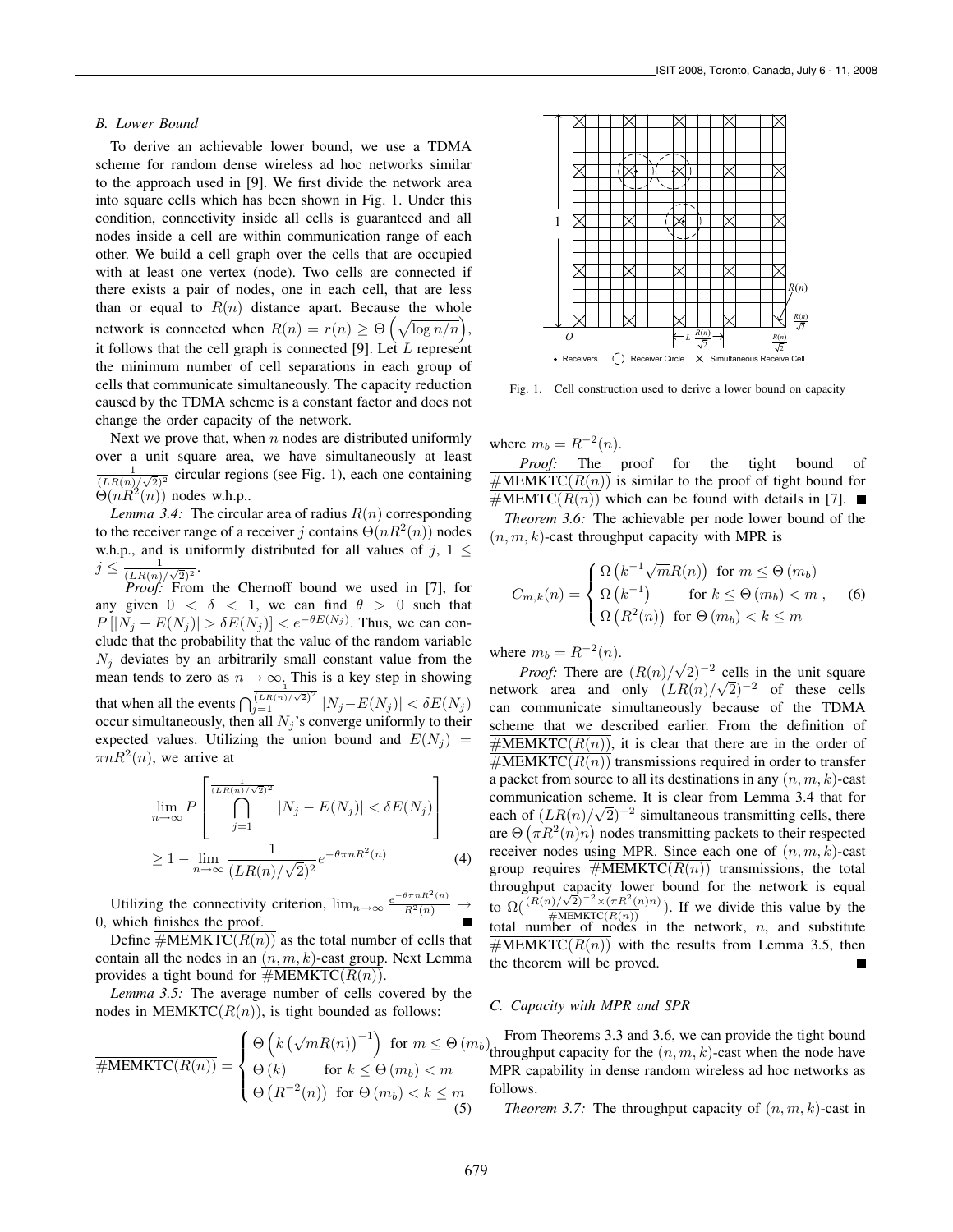a random dense wireless ad hoc network with MPR is

$$
C_{m,k}(n) = \begin{cases} \Theta(k^{-1}\sqrt{m}R(n)) & \text{for } m \leq \Theta(m_b) \\ \Theta(k^{-1}) & \text{for } k \leq \Theta(m_b) < m \\ \Theta(R^2(n)) & \text{for } \Theta(m_b) < k \leq m \end{cases}
$$
 (7)

where  $m_b = R^{-2}(n)$ .

The throughput capacity for networks using SPR is given in [5] for the case of multicasting (i.e.,  $(n, m, m)$ -cast). However, the results we just derived for the capacity of  $(n, m, k)$ -cast with MPR can be extended to address SPR as stated in the following theorem. Due to space limitations, we only present summary of the proof and the details can be found in [7].

*Theorem 3.8:* The throughput capacity of  $(n, m, k)$ -cast in a random dense wireless ad hoc network with SPR is

$$
C_{m,k}(n) = \begin{cases} \Theta\left(\sqrt{m} \left(nkr(n)\right)^{-1}\right) & \text{for } m \leq \Theta(m_b) \\ \Theta\left(\left(nkr^2(n)\right)^{-1}\right) & \text{for } k \leq \Theta(m_b) < m \\ \Theta\left(n^{-1}\right) & \text{for } \Theta(m_b) < k \leq m \end{cases}
$$
\n(8)

where  $m_b = r^{-2}(n)$ .

*Summary of proof:* The proof follows the same approach used for the case of MPR, with two key differences. First, the receiver range  $R(n)$  must be replaced with the transmission range  $r(n)$  for SPR. Second, there can be at most a single successful transmission inside a circle of radius  $r(n)$  centered around each receiver node.

Note that for the computation of capacity, we have computed three different regions of capacity both for the MPR and SPR approaches. These three regions of capacity are called unicast, multicast, and broadcast regions depending on the values of  $m$  and  $k$ . In this paper, we did not show how to derive these three different regions due to space limitations. The interested reader can find the details for the SPR case in [7] and the proof for the MPR is similar.

#### IV. DELAY WITH MPR AND SPR

In this section, we present the result regarding the tradeoff between delay and capacity. As we defined earlier in definition 2.7, packet delay is proportional to the total number of hops required from each source to its destinations. In order to compute this delay, we first prove the following lemma.

*Lemma 4.1:* The delay of  $(n, m, k)$ -cast in a random dense wireless ad hoc network with MPR is

$$
D_{m,k}(n) = \Theta\left(\overline{\# \text{MEMKTC}(R(n))}\right) \tag{9}
$$

*Proof:* From the definition of  $\overline{\text{HMEMKTC}(R(n))}$  and Lemma 3.5, we conclude that  $#MEMKTC(R(n))$  is proportional to the minimum number of hops in which the information is routed from source to all its destinations. Since we are using a TDMA scheme to achieve the lower bound for the capacity, it is clear that in order to transport the information from one cell to the next adjacent cell, we need between one to two hops (see Fig. 1). Therefore,  $\#MEMKTC(R(n))$  is also in the same order as the total number of hops. Based on the definition of delay, it is clear that  $\#MEMKTC(R(n))$  is

also the same order bound as the total delay which proves the Lemma.

Lemma 4.1 can be similarly extended to SPR to compute the delay and due to page limitations, we simply omit the results.

El Gamal et. al [1] demonstrated the tradeoff relationship between capacity and delay only for SPR and the multi-pair unicast case. Here, we extend this relationship for the general  $(n, m, k)$ -cast and both for SPR and MPR cases. Our result corroborates the unicast with SPR [1] as well as provides new results for all other cases of communications in wireless ad hoc networks.

*Theorem 4.2:* The relationship between capacity and delay for  $(n, m, k)$ -cast with MPR is given below and shown in Table I.

$$
C_{m,k}(n)D_{m,k}(n) = \Theta(1)
$$
\n(10)

*Proof:* The results can be easily derived by comparing Theorem 3.7 with Lemmas 4.1 and 3.5.

TABLE I THE RELATIONSHIP BETWEEN CAPACITY AND DELAY WITH MPR

|                                              | $\cup_{m,k}(n)$ | $\, n$<br>$\langle m, k \rangle$ |
|----------------------------------------------|-----------------|----------------------------------|
| $k \leq m \leq \Theta\left(R^{-2}(n)\right)$ | mR(n)           | ੮                                |
| $k \leq \Theta(R)$<br>$\leq m$<br>$^{-2}(n)$ |                 |                                  |
| $\leq k \leq m$<br>$n_{\rm I}$               |                 |                                  |

*Theorem 4.3:* The relationship between capacity and delay in  $(n, m, k)$ -cast with SPR is given below and shown in Table II.

$$
C_{m,k}(n)D_{m,k}(n) = (nr^2(n))^{-1}
$$
 (11)

TABLE II THE RELATIONSHIP BETWEEN CAPACITY AND DELAY WITH SPR

|                                   | $\nu_{m,k}(n)$      | $\mathfrak{m}.k$ |
|-----------------------------------|---------------------|------------------|
| $k \leq m \leq \Theta(r^{-2}(n))$ | Θ<br>$\sqrt{m}r(n)$ | nkr(r)           |
| $k \leq \Theta(r^{-2}(n)) \leq m$ | $\Theta(k)$         | $nkr^2$          |
| $k \leq m$<br>(n)                 |                     |                  |

The capacity-delay tradeoff in [1] is a special case of our results for  $m = k = 1$  which can be shown as  $D_{1,1}(n) =$  $\Theta(nC_{1,1}(n)).$ 

#### V. DISCUSSION OF RESULTS AND CONCLUSIONS

Theorems 3.8 and 3.7 provides capacity information for SPR and MPR respectively. There are three different capacity regions depending on the values of k and m in  $(n, m, k)$ cast. Fig. 2 compares the tradeoff between throughput capacity and delay for MPR and SPR for all these three regions of capacity. By observing the capacity for MPR and SPR, we notice that the receiver range  $R(n)$  is multiplied for capacity computation in MPR in two regions in Eq. (7) and in one region is independent of  $R(n)$  while the transmission range  $r(n)$  is divided for capacity computation in SPR in the first two regions of capacity. This behavior is demonstrated in Fig.